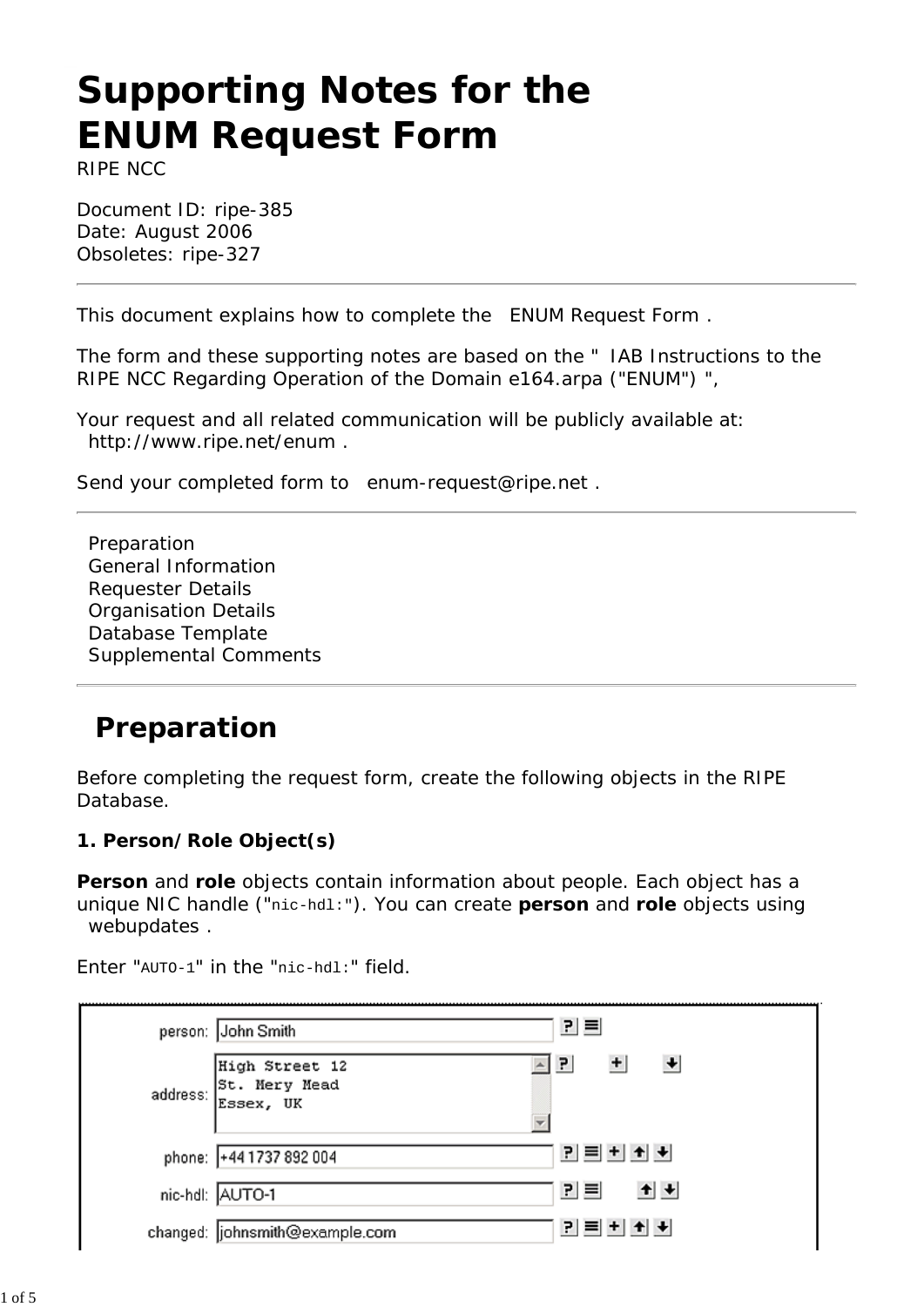| source: RIPE                        | 킨트<br>$\blacktriangle$                                                          |
|-------------------------------------|---------------------------------------------------------------------------------|
| Add New Field: address<br>▼   after | Add a field<br>$\boxed{\blacksquare}$ the address $\boxed{\blacksquare}$ Field. |
| <b>⊠</b> Force New                  |                                                                                 |
| Switch View<br>Submit Update        |                                                                                 |

When you receive the message "Create SUCCEEDED: [person] XYZ-RIPE", make a note of your new NIC handle (XYZ-RIPE). You will need it later.

#### **2. Mntner Object**

**Mntner** objects protect objects in the RIPE Database. They contain the information needed to authorise creation, deletion or modification of the objects that they protect. You can create **mntner** objects using webupdates .

Choose a name for your **mntner** object and enter it in the "mntner:", "mnt-by:" and "referral-by:" fields.

Enter the NIC handle of your **person/role** object in the "admin-c:" field.

|                                                                         | 킨트<br>mntner: EXAMPLE-MNT                                |
|-------------------------------------------------------------------------|----------------------------------------------------------|
|                                                                         | <u> 리티 베</u><br>descr: Example Ltd                       |
|                                                                         | <u> 리트 + + +</u><br>admin-c: JS6381-RIPE                 |
|                                                                         | <u>리티비치★</u><br>upd-to: johnsmith@example.com            |
|                                                                         | auth: MD5-PW \$1\$GngzrHAc\$h5PM4u57xeWz4qGny5 P = + + + |
|                                                                         | <u>리티비치+비</u><br>mnt-by: EXAMPLE-MNT                     |
|                                                                         | $+ +$<br>킨트<br>referral-by: EXAMPLE-MNT                  |
|                                                                         | P ≡ + + + +<br>changed: johnsmith@example.com            |
| source: RIPE                                                            | 킨트<br>$\left  \cdot \right $                             |
| Field. Add a field<br>$\Box$ the descr<br>after<br>Add New Field: descr |                                                          |
| $\nabla$ Force New                                                      |                                                          |
| Submit Update<br>Switch View                                            |                                                          |

For information about choosing authentication schemes for the "auth:" attribute, see " Protecting your data in the RIPE Database ".

If you have chosen MD5-PW or CRYPT-PW for your authentication scheme, you can use the Crypt CGI interface to encrypt your password.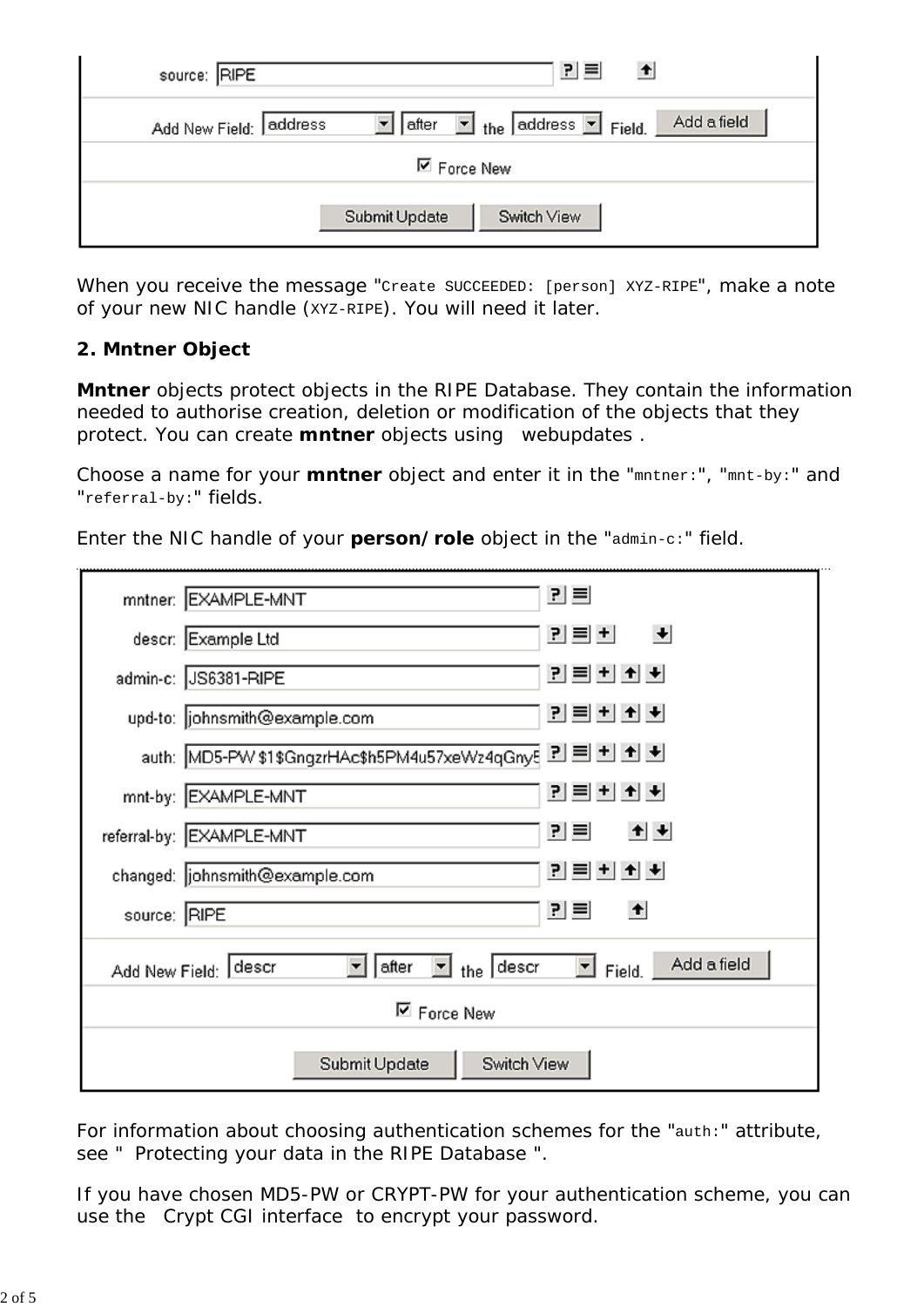#### **3. Organisation Object**

**Organisation** objects contain information about organisations. Each object has a unique organisation ID ("organisation:"). You can create **organisation** objects using webupdates .

Enter "AUTO-1" in the "organisation:" field.

Enter "NON-REGISTRY" in the "org-type:" field.

Enter the name of your **mntner** object in the "mnt-ref:" and "mnt-by:" fields.

Add a "password" field and enter the password for your **mntner** object in clear-text.

| organisation: AUTO-1                                                                                              | $P \equiv$                                                                     |
|-------------------------------------------------------------------------------------------------------------------|--------------------------------------------------------------------------------|
|                                                                                                                   | 킨트<br>$\left  \cdot \right $<br>org-name: Arctic Telecom                       |
|                                                                                                                   | $P \equiv$<br>$+$ $+$<br>org-type: NON-REGISTRY                                |
|                                                                                                                   | $+ +$<br>쾬<br>Frostlane 1-3<br>address: 0135 NN Ice-Valley<br>Northern Nowhere |
|                                                                                                                   | <u>리티비+ ★</u><br>e-mail:  johnsmith@example.com                                |
|                                                                                                                   | <u> 리티비비</u><br>mnt-ref: EXAMPLE-MNT                                           |
|                                                                                                                   | <u> 리트비치★</u><br>mnt-by: EXAMPLE-MNT                                           |
|                                                                                                                   | <u>리티비치★</u><br>changed: johnsmith@example.com                                 |
| source: RIPE                                                                                                      | $+$ $+$<br>$P \equiv$                                                          |
|                                                                                                                   | <u>리트비치</u><br>$\boldsymbol{\mathsf{x}}$<br>password:   ************           |
| Add a field<br>$\Box$ the source<br>after<br>$\Box$ Field.<br>Add New Field: Password<br>$\overline{\phantom{a}}$ |                                                                                |
| $\nabla$ Force New                                                                                                |                                                                                |
| Submit Update<br>Switch View                                                                                      |                                                                                |

When you receive the message "Create SUCCEEDED: [organisation] ORG-XYZ-RIPE", make a note of the new organisation ID (ORG-XYZ-RIPE). You will need it later.

You should now have:

- at least one **person/role** object
- **one mntner** object
- **one organisation** object

You can use these in the ENUM Request Form .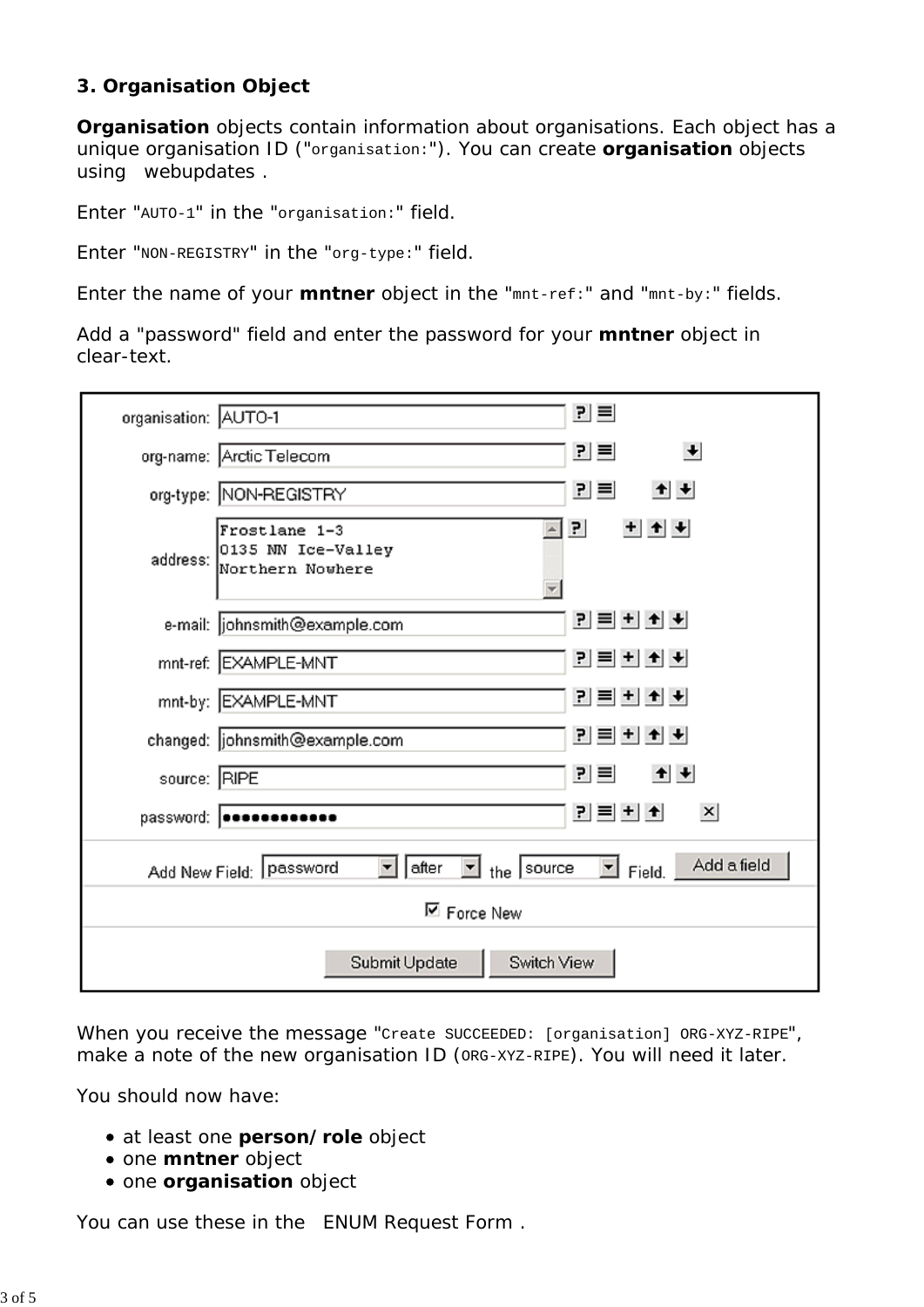## **General Information**

```
#[GENERAL INFORMATION]#
%
% Please do not change the value of the two fields below.
request-type: enum
form-version: 1.0
```
Do not change the value of the "request-type:" and "form-version:" fields.

### **Requester Details**

```
#[REQUESTER DETAILS]#
%
% Please add your contact details.
name: John Smith
phone: +123 45 678910
fax-no: +123 45 678911
email: john@bluelight.ripe.net
```
Enter your contact details.

Use the international dialling code (for example, +31 for the Netherlands,) in the "phone:" and "fax-no:" fields.

## **Organisation Details**

```
#[ORGANISATION DETAILS]#
%
% Which organisation is requesting the delegation?
legal-organisation-name: Arctic Telecom
organisation-location: Frostlane 1-3, 0135 NN Ice-Valley, Northern Nowhere
website: http://www.arctictelecom.net
```
Enter the legal name and primary location of the organisation that is requesting the delegation in the "legal-organisation-name:" and "organisation-location:" fields. If this organisation has a website, enter its URL in the "website:" field.

## **Database Template**

```
#[DATABASE TEMPLATE]#
%
% Please complete all of the fields below.
domain: 9.9.9.8.e164.arpa
descr: Arctic Telecom
org: ORG-BEI1-RIPE
admin-c: JS6381-RIPE
tech-c: JS6381-RIPE
zone-c: JS6381-RIPE
nserver: iceberg1.arctic-telecom.net
nserver: titanic.penguin.ripe.net
mnt-by: EXAMPLE-MNT
changed: hostmaster@ripe.net
source: RIPE
```
Enter a fully qualified domain name for the requested delegation in the "domain:"